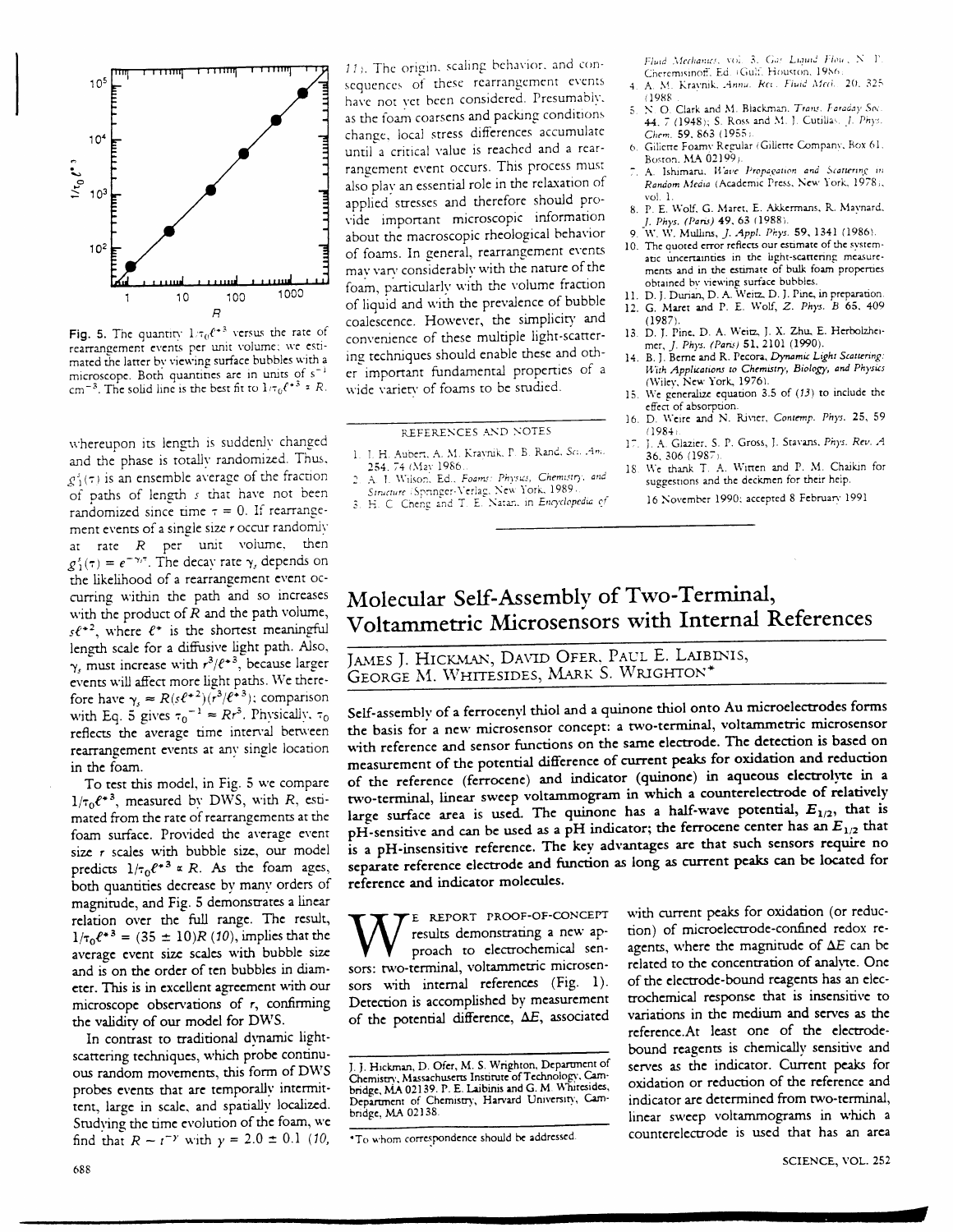much larger than that of the scnsor electrode. A counterelectrode with relatively large surface area is needed so that the linear sweep of applied voltage will yield only a change in potential of the sensor electrode. For example, if the counter electrode is  $10<sup>3</sup>$ times as large as the sensor electrode, the counterelectrode potential moves only  $\sim$  I  $mV$  on application of a 1-V potential difference. The kev advantage of our new device is that it does not require a reference electrode because the indicator and reference molecules are both on the sensor elecrode. A second advantage is that the sensor function is based on peak-to-peak separations,  $\Delta E$ , rather than on peak amplitudes. Accordinglv, the sensor can be useful as long as peaks can be located, even when slow decomposition of the electrode-bound reagents occurs.

Realization of a two-terminal, voltammetric microsensor depends on discoven' of viable reference and indicator moiecules that can be confned to elecrode surfaces. Our svstem is prepared by self-assembly of two redox-active molecules on Au microelectrodes bv adsorption of the RSH group on gold (as thiolate,  $RS^-Au^+$ , where R is an alkvl group) (Fig. 1)  $(1-5)$ . The reference molecule is a ferrocene (Fc), a redox cenrer with a chemically insensitive formal potential  $(6)$ . The indicator molecule is a hydroquinone  $(QH_2)$ , which has a pH-dependent redox potential  $(7)$ . Quinone thiols  $(8, 9)$ and ferrocene thiols (10, 11) have been attached separately to Au electrodes.

One can modify Au microelectrodes (12)  $(-10^3 \mu m^2)$  or Au macroelectrodes (~1 cm<sup>2</sup>) with QH<sub>2</sub> (13) or Fc (11) by dipping

R→R<sup>+</sup> u→



the Au into solutions containing one or both of the thiol reagents (14). Cyclic voltammograms for Au macroelectrodes modified with pure Fc,  $QH_2$ , or a combination of Fc and  $QH_2$ , are shown in Fig. 2. The electrochemical response is persistent and consistent with about one monolaver of redox-active molecules. Coverages determined from inregrarion of the current-voltage curves are  $3 \times 10^{-10}$  to  $5 \times 10^{-10}$ mol/cm<sup>2</sup>. The combination of  $QH_2$  and Fc on the Au vields an electrochemical response expected from the presence of both redox svstems. Thc elecrochcmical response for a Au microelectrode derivatized with  $QH_2$ 

Fig. 2. Cyclic voltammetry at three scan rates for Au macroelectrodes in 1.0 M NaClO<sub>4</sub> at pH 1.5 buffer (phosphate) derivatized with only acvl Fc thiol  $(5.2 \times 10^{-10} \text{ mol/cm}^2)$  (top); only Q thiol  $(5.6 \times 10^{-10} \text{ mol/cm}^2)$  (middle); and a mixture of the acyl Fc thiol and Q thiol at  $3.9 \times 10^{-10}$ <br>mol/cm<sup>2</sup> and  $1.7 \times 10^{-10}$  mol/cm<sup>2</sup>, respectively  $(botiom)$ .

and Fc ar rwo values of pH (Fig. 3) indicares that the redox potential for the Fc<sup>+</sup>-Fc system  $(Eq. 1)$  is pH-insensitive, whereas the redox response for the  $Q-QH<sub>2</sub>$  system (Eg. 2) depends on pH.

$$
\text{Fc}^+ + \text{c}^- \rightleftharpoons \text{Fc} \tag{1}
$$

$$
Q + 2e^- + 2H^+ \rightleftharpoons QH_2 \tag{2}
$$

When the Au microelectrode is run as the sensor electrode in a two-terminal device  $(-1$  cm<sup>2</sup> Pt counter electrode), the voltammograms are superimposable on the curves shown in Fig. 3, where a saturated calomel (SCE) reference electrode was used. The microelectrodes show a somewhat smaller potential window than macroelectrodes in the aqueous electrolytes. This disadvantage is, however, compensated for bv the fact that microelectrodes modified with a monolaver of reference and indicator molecules minimize the charge passed in effecting the movement of potential of the sensor elecuode. Thus, both the sizc of the countcr electrode and the perturbation of the solucion interrogated can bc minimized.

The surface-confined Fc<sup>+</sup>-Fc svstem be-

Fig. 1. (A) Concept of a twotcrminal, voltammctric microscnsor showing idealized response to a spccics L that binds to thc indicator moleculc M. The lincar sweep voltammograms reveal a difference between the currenr pcaks for oxidizing the reference molecule, R. and M or M-L, depending on the presence of L. (B) System designed for measuring pH where the Fc thiol can serve as a reference, R, and the  $QH_2$ thiol can serve as an indicator,  $M$ , for pH.



Fig. 3. Cyclic voltammetry  $(500 \text{ mV/s})$  of Au microelectrodes derivatized with a mixture of acvi Fc thiol and Q thiol at pH 1.4 and pH 6.0. The solutions used were phosphate buffers in 1.0 M NaClO<sub>4</sub> base electrolyte; an SCE reference electrode was used.



A

Electrode with relatively high

Microelectroc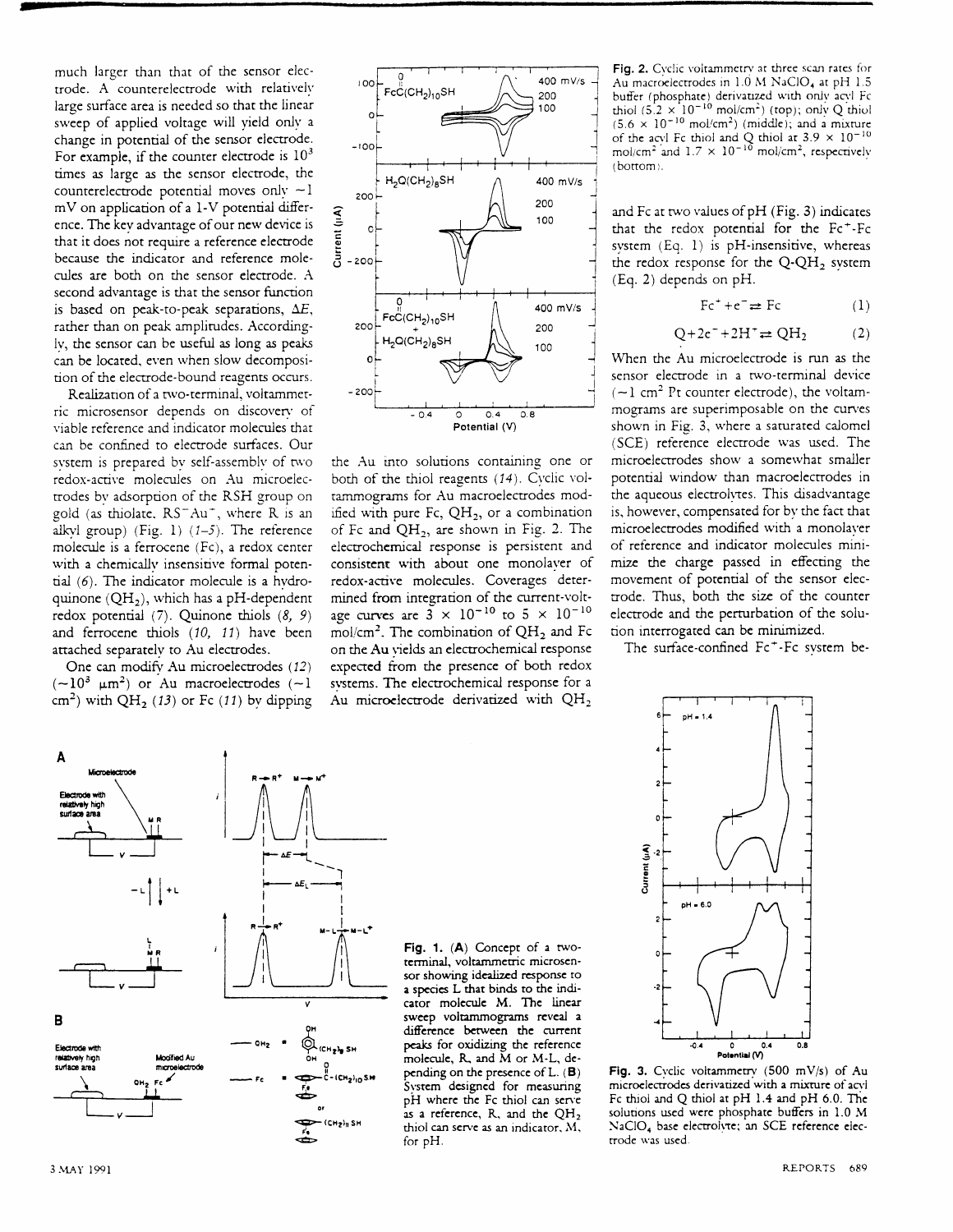

Fig. 4. Plot of  $E_{1,2}$  versus SCE for the surfaceconfined Fc thiol versus pH (top) and plot of difference in cathodic current peak for surfaceconfined acyl Fc<sup>+</sup> and Q versus pH from twoterminal, voltammetric scans. All data are from voltammograms recorded at 500 mV/s in 1.0 M  $NaClO<sub>4</sub>$  in buffered solution.

haves ideally  $(15)$  at all values of pH investigated (0 to 10). The surface-confined  $Q-QH_2$  system is not ideal in that there is a large difference in the potential for the anodic and cathodic current peaks. Such behavior is well documented for other quinones (9, 16). Although the  $Q-QH_2$  system is not ideal, the effect of pH on the electrochemical response of  $Q-QH_2$  is reproducible. Both the anodic and cathodic current peaks for the  $Q-QH<sub>2</sub>$  system shift to more positive potentials at lower pH. The  $E_{1,2}$  of the surface-confined Fc<sup>+</sup>-Fc system is pHinsensitive and the potential difference between the cathodic current peaks,  $\Delta E_{\text{pc}}$ , is pH-dependent for the processes shown in



Eqs. 1 and 2 (Fig. 4). The linear response to the solution pH forms the basis for a pH sensor system where the Fc<sup>+</sup>-Fc serves as the reference and the  $Q-QH_2$  serves as the indicator (Fig. 1).

These results illustrate our concept of a two-terminal microelectrochemical sensor. Study of electrodes modified with Q and 11-ferrocenvlundecanethiol,  $Fc(CH_2)_{11}SH$  $(10)$ , and subsequently examined in highly acidic media establishes a possible application of our new concept. The electrochemical response of a derivatized Au macroelectrode in aqueous media containing different concentrations of  $HClO<sub>4</sub>$  is illustrated in Fig. 5. The electrochemical response of the redox molecules persists even in 10 M  $HClO<sub>4</sub>$ . Note that the response for the  $O-OH<sub>2</sub>$  system moves from  $-0.5$  V negative (pH = 11) of the Fc to  $-0.5$  V positive  $(10 \text{ M } HClO<sub>4</sub>)$  of Fc for the media used. Measuring H<sup>+</sup> activity in highly acidic media is thus possible with the electrode modified with both Q and Fc  $(CH_2)_{11}SH$ . Earlier work has established the constancy of the redox potential of a surface-confined Fc at very high  $H^+$  activity (17), justifying our use of the Fc as an internal reference in such media. In applications, locating peak positions in linear sweep voltammetry can be improved with the use of derivative voltammetry (18). The linear sweep voltammograms and the first derivatives in 0.1 M and 3 M HClO<sub>4</sub> illustrate the use of the derivatives to establish the differences in the peak positions for the oxidation of the Fc and the  $QH_2$ centers confined to a Au electrode (Fig. 6).

The proof-of-concept microsensor system described here can be easily extended by use of other specific indicator molecules. Monolaver redox reagents and microelectrodes are not required, but their use has the advantage that very small amounts of charge are involved in detection. The self-assembly of thiol reagents provides a reproducible method, applicable to many chemical functionalities  $(1-5, 8-11)$ , for assembly of deviceactive materials, but there are a large number of other electrode modification techniques that can be useful (15). Au electrodes derivatized with thiol reagents are robust, but long-term durability is an issue in many sensor applications. Sensor electrodes described have been used intermittently over a period of several weeks with reproducible

Fig. 5. Cvclic voltammetry (500 mV/s) for a Au macroelectrode derivatized with alkyl Fc thiol and Q thiol in (from top to bottom) 1.0 M NaClO<sub>4</sub> buffered to pH 11 with phosphate (0.05 M Na2HPO4 and 0.05 M  $Na_3PO_4$ ), 0.1 M HClO<sub>4</sub>, 1.0 M HClO<sub>4</sub>, 10 M HClO<sub>4</sub>. The reference is taken to be the average position of the oxidation and reduction waves for the ferrocene system.



Fig. 6. Linear sweep voltammograms (500 mV/s) and their first derivatives for oxidation of alkyl Fc thiol and QH<sub>2</sub> thiol confined to a Au macroelectrode. Top two panels, 0.1 M HClO<sub>4</sub>. Bottom two panels, 3 M HClO<sub>4</sub>. The potential scale is relative to the Fc oxidation wave.

response to variation in pH. At least the two-terminal, voltammetric microsensor is self-assessing in that failure of the deviceactive materials is revealed by an inability to detect current peaks. It should be possible to devise multiple-response, two-terminal microsensors by incorporation of more than one indicator molecule.

## REFERENCES AND NOTES

- 1. R. G. Nuzzo and D. L. Allara, J. Am. Chem. Soc. 105, 4481 (1983)
- 2. A. P. Brown, C. Koval, F. C. Anson, J. Electroanal. Chem. 72, 379 (1976); C. D. Bain and G. M. Whitesides, J. Am. Chem. Soc. 110, 5897 (1988); M. D. Porter, T. B. Bright, D. L. Allara, C. E. D. Chidsev, ibid. 108, 3559 (1986).
- 3. C. D. Bain and G. M. Whitesides, Science 240, 62 (1988); J. Am. Chem. Soc. 110, 3665 and 6561 (1988); Angew. Chem. Int. Ed. Engl. 101, 522 (1989); G. M. Whitesides and P. E. Laibinis, Langmuir 6, 87 (1990)
- 4. C. D. Bain et al., J. Am. Chem. Soc. 111, 321  $(1989)$
- 5. D. L. Aliara and R. G. Nuzzo, Langmuir 1, 45 and 52 (1985).
- 6. P. J. Peerce and A. J. Bard, J. Electroanal. Chem.<br>108, 121 (1980); T. A. Modro, K. Yates, J. Janata, J. Am. Chem. Soc. 97, 1492 (1975), and references therein
- 7. A. Streitwieser and C. H. Heathcock, Introduction to Organic Chemistry (Macmillan, New York, ed. 2, 1981), pp. 1014-1020.
- 8. D. A. Stern et al., J. Am. Chem. Soc. 110, 4885  $(1988)$
- 9. A. T. Hubbard, Chem. Rev. 88, 633 (1988).
- C. E. D. Chidsey, C. R. Bertozzi, T. M. Putvinski, 10. M. Mujsce, J. Am. Chem. Soc. 112, 4301 A.  $(1990).$